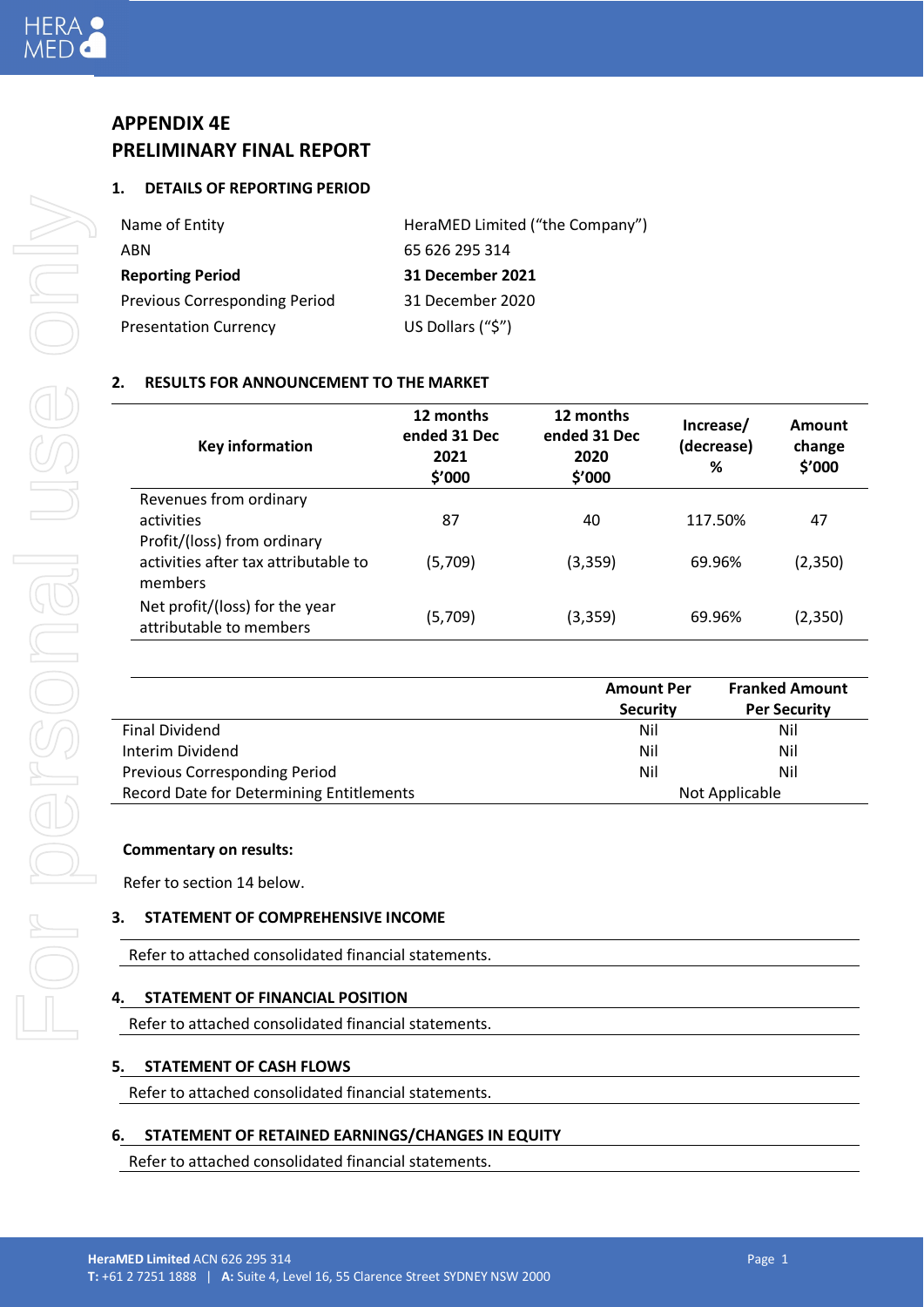## **7. DIVIDENDS/DISTRIBUTIONS**

No dividends declared in the current or prior year.

- **8. DETAILS OF DIVIDEND REINVESTMENT PLANS**
	- Not Applicable

## **9. NET TANGIBLE ASSETS PER SHARE**

|                                                     | 31 Dec 2021     | 31 Dec 2020 |
|-----------------------------------------------------|-----------------|-------------|
| Net tangible (liability)/asset backing per ordinary | $(0.412)$ cents | 0.688 cents |
| security                                            |                 |             |

## **10. DETAILS OF ENTITIES OVER WHICH CONTROL HAS BEEN GAINED OR LOST DURING THE PERIOD**

## **Control gained over entities**

| Name of entity (or group of entities)                                                                                                                     | N/A |
|-----------------------------------------------------------------------------------------------------------------------------------------------------------|-----|
| Date control gained                                                                                                                                       | N/A |
| Contribution of such entities to the reporting entity's profit/(loss) from ordinary<br>activities during the period (where material)                      | N/A |
| Profit/(loss) of the controlled entity (or group of entities) whilst controlled<br>during the whole of the previous corresponding period (where material) | N/A |
| Loss of control over entities                                                                                                                             |     |
| Name of entity (or group of entities)                                                                                                                     | N/A |
| Date control lost                                                                                                                                         | N/A |
| Contribution of such entities to the reporting entity's profit/(loss) from ordinary<br>activities during the period (where material)                      | N/A |
| Profit/(loss) of the controlled entity (or group of entities) whilst controlled<br>during the whole of the previous corresponding period (where material) | N/A |

## **11. DETAILS OF ASSOCIATES AND JOINT VENTURE ENTITIES**

| Name of associate or joint venture entity                                   | N/A                   |                        |
|-----------------------------------------------------------------------------|-----------------------|------------------------|
| Reporting entity's percentage holding in this entity                        | N/A                   |                        |
| Contribution to net profit/(loss) (where material)                          | <b>Current Period</b> | <b>Previous Period</b> |
| Aggregate share of profits/(losses) of the above entity (where<br>material) | <b>Current Period</b> | <b>Previous Period</b> |

## **12. ANY OTHER SIGNIFICANT INFORMATION NEEDED BY AN INVESTOR TO MAKE AN INFORMED ASSESSMENT OF THE COMPANY'S FINANCIAL PERFORMANCE AND FINANCIAL POSITION**

Refer to attached consolidated financial statements.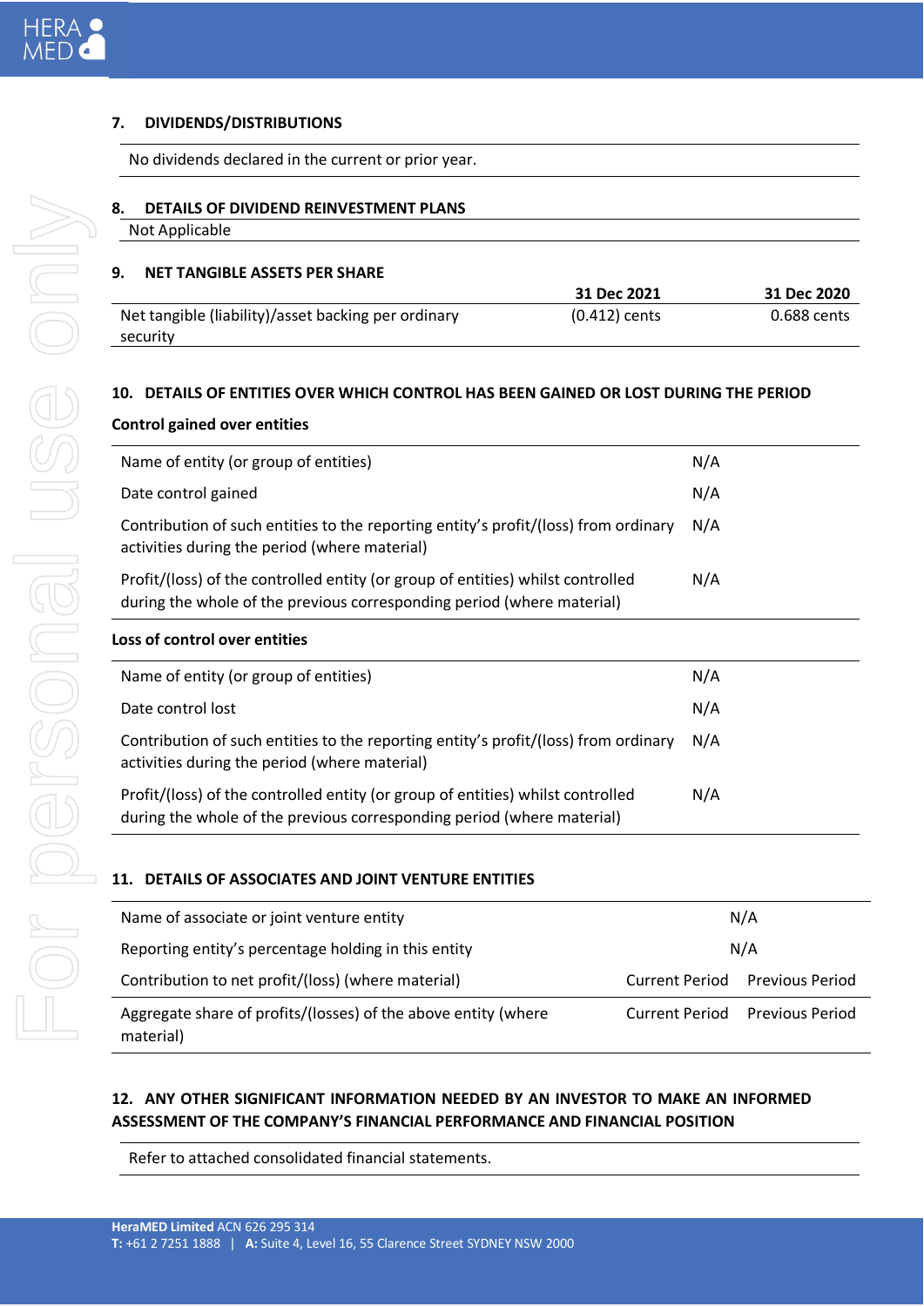## **13. FOREIGN ENTITIES**

Refer to attached consolidated financial statements.

## **14. COMMENTARY ON RESULTS FOR PERIOD AND EXPLANATORY INFORMATION**

Refer to commentary on page 1 of the attached Preliminary Final Report

## **15. AUDIT**

This report is based on accounts which are in the process of being audited. It is likely that the Auditor will issue an Independent Auditor's Report that will contain an 'Emphasis of Matter' paragraph drawing attention to a material uncertainty that may cast a significant doubt about the Group's ability to continue as a going concern. The attached preliminary financial report has been prepared on a going concern basis. Please refer to note 1(a) Going Concern.

Authorised for release by the Board

David Groberman

David Groberman

**Chief Executive Officer**

25 February 2022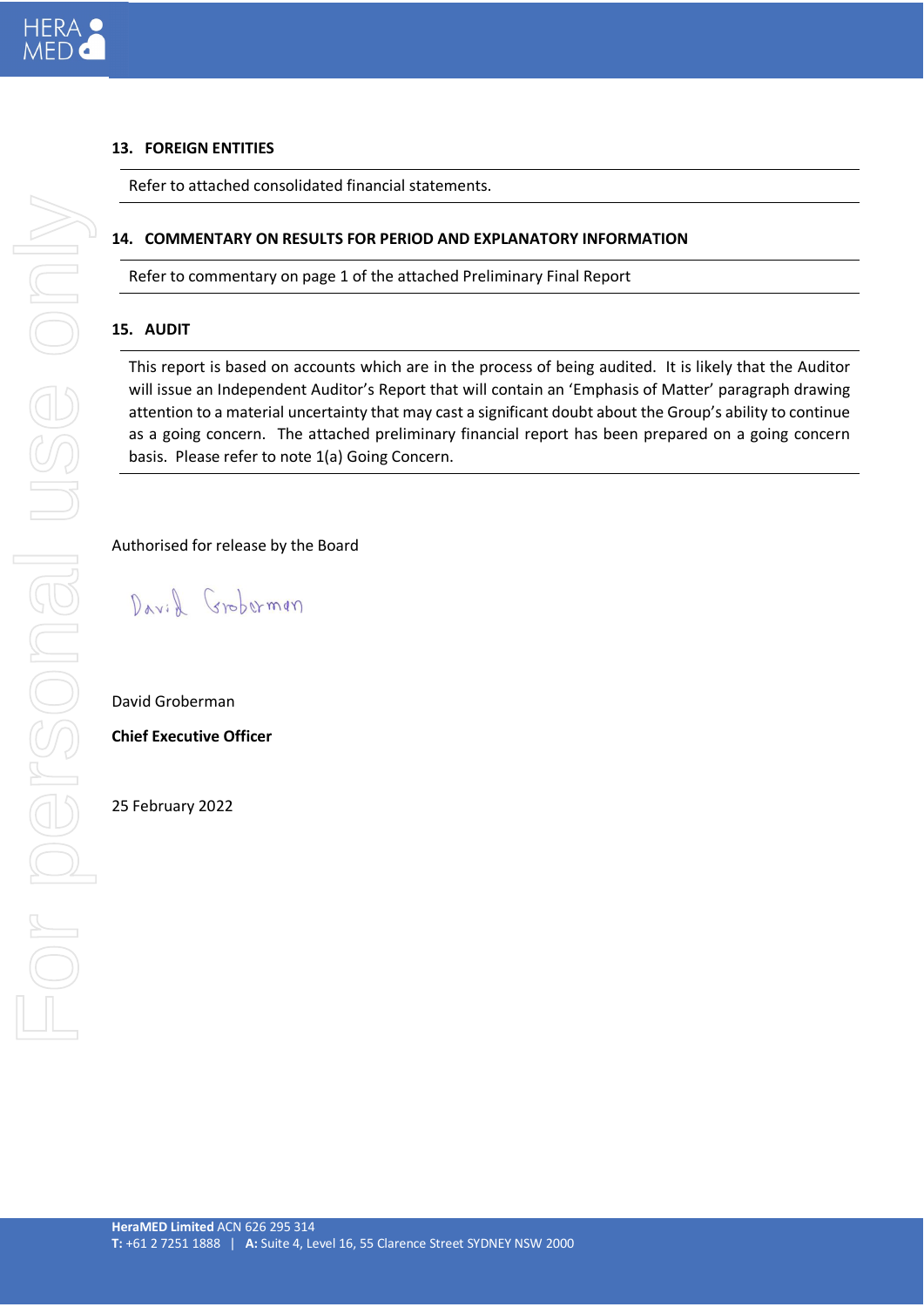

**ABN 65 626 295 314**

## **PRELIMINARY FINAL REPORT 31 DECEMBER 2021**

For personal use only

nel

 $\begin{matrix} \boxed{\Box} \\ \boxed{\Box} \end{matrix}$ 

USE onl





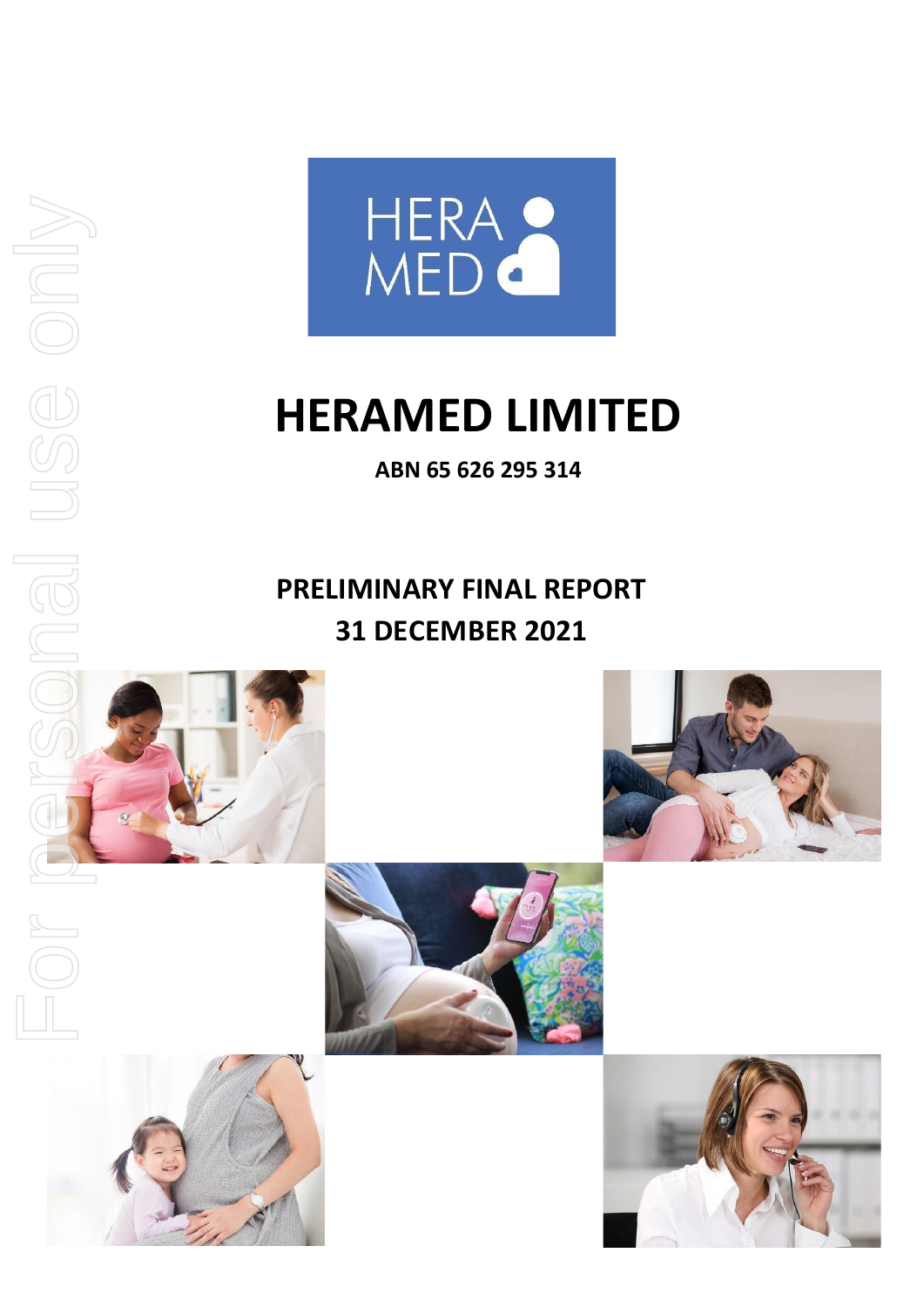#### **PRELIMINARY FINAL REPORT 31 DECEMBER 2021**

#### **Review of operations**

Unless otherwise stated, all figures in this report are in the Company's presentation currency, the US Dollar ("\$").

HeraMED Limited ("HeraMED", "HMD" or "the Company") incurred a loss before finance expense of \$4,035,050 (2020: \$3,362,085) and a total loss for the year ended 31 December 2021 of \$5,708,943 (2020: \$3,358,969). The net assets of the Group have decreased by \$2,104,168, from \$1,998,183 at 31 December 2020 to a net liability position of \$105,985 at 31 December 2021.

As at 31 December 2021, the Group's cash and cash equivalents increased from \$1,903,949 at 31 December 2020 to \$3,559,018, mainly due to a Placement of ~\$1.8M (before transaction costs), exercises of options during the year of ~\$1.5M and convertible notes placement of ~\$1.8M.

#### **Significant changes in the state of affairs**

There were no significant changes to the Company or the state of its affairs during the year except for a Placement of  $\sim$ \$1.8M (before transaction costs), exercises of options of ~\$1.5M and convertible notes placement of ~\$1.8M.

#### **Additional requirements for capital**

During the year ended 31 December 2021, the Group raised a total of ~\$5.2M (before issuance costs). The Group's future capital requirements depend on numerous factors. The Group may require further funding – the amount will depend on the Group's ability to generate income and the extent of development activities. Additional equity financing may dilute existing shareholders. If the Group is unable to obtain additional financing as needed, it may be required to reduce the scope of its operations and/or scale back its development programmes as the case may be. There is no guarantee that the Group will be able to secure additional funding or be able to secure funding on terms acceptable to the Group.

#### **Highlights during the year**

During the year ended 31 December 2021, the Company had the following highlights:

- **During February 2021, the Company successfully raised \$1.8M (A\$2.3M) before transaction costs via a share placement to sophisticated and institutional investors.**
- **During October 2021, the Company successfully raised \$1.8M (A\$2.39M) via placement of convertible notes with strong support from several key institutional investors.**
- **Exercises of options during the year of ~\$1.5M (A\$2.1M).**
- **Joondalup Health Campus (JHC) in Western Australia completed a successful pilot and during January 2022 entered into an agreement for full commercial rollout of HeraCARE solution as the primary standard of care offered for their audience of expecting mothers. The contract value for the first 12 months is expected to be approximately A\$220,000.**
- **HeraCARE pilot with US-based Obstetrix Medical Group, leaders in women's and children's health care provides very positive interim results, adherence levels and feedback from both expectant mothers and clinicians.**
- **Clinical trials at Mayo Clinic, US; JHC, WA high-risk pregnancy (NST) and Sheba, Israel post-term have all continued to progress with results anticipated in the near term.**
- **Focus continues to be capitalising on the growing pipeline of commercial opportunities globally underpinned by continued remote monitoring tailwinds as a result of COVID-19.**

#### **Joondalup Health Campus (JHC), Western Australia agrees to full commercial rollout of HeraCARE**

JHC is one of Western Australia's largest hospital, a leading medical institution, and a maternity care service provider to an average of 3,000 expectant mothers annually.

Since achieving the important clinical validation of the HeraBEAT™ device in the outstanding results of the JHC trial announced in October 2020, and the subsequent publication of these results in the peer-reviewed article in Obstetrics & Gynecology in March 2021, the Company has enjoyed continued momentum in the execution of its commercialisation strategy which culminated in the completion of a successful paid pilot at JHC and consequent commercial agreement for a full-scale deployment.

The JHC agreement represented HeraMED's first full-scale long-term commercial deployment of the HeraCARE platform.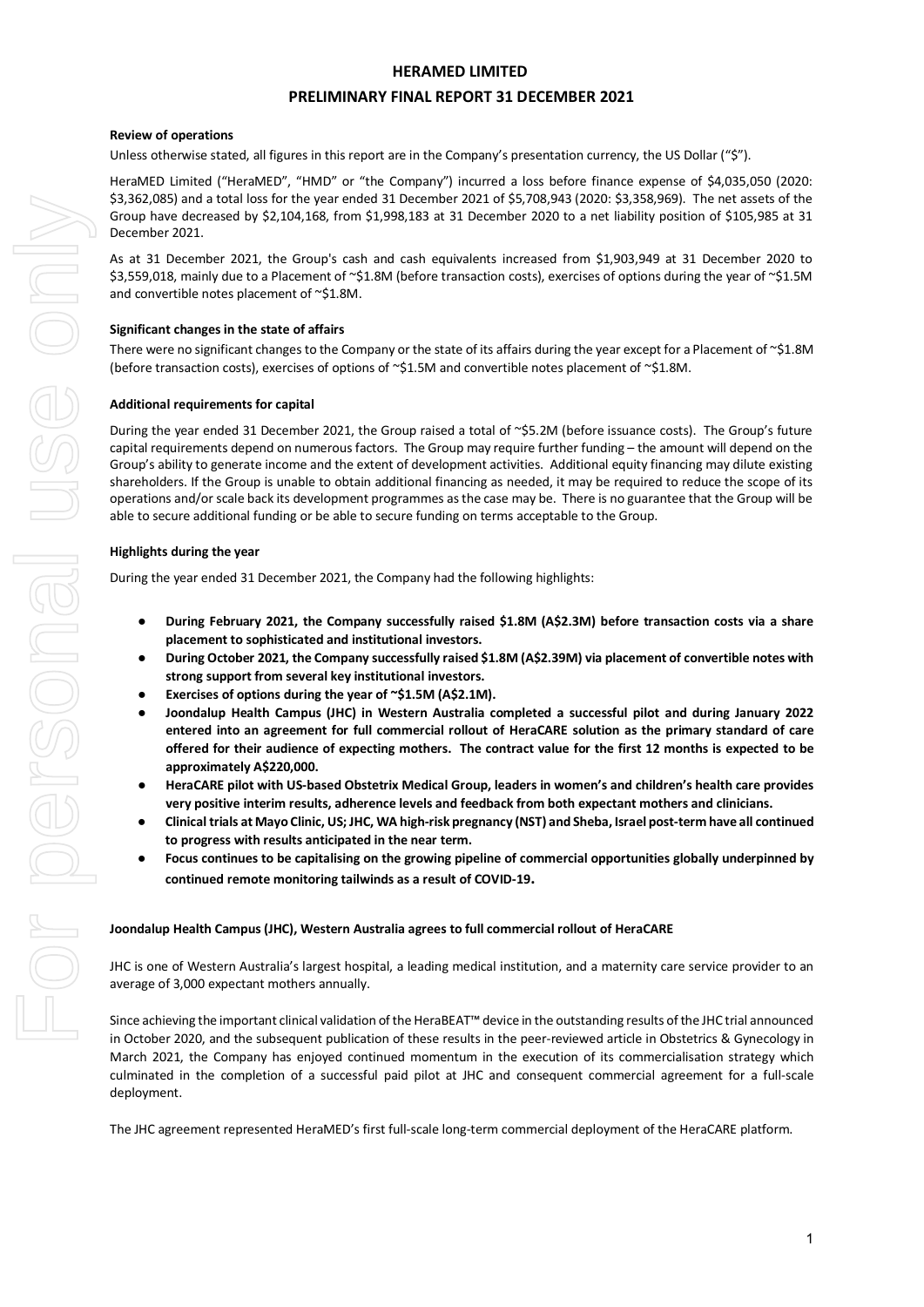#### **PRELIMINARY FINAL REPORT 31 DECEMBER 2021**

The key terms of the agreement are as follows:

- The commercial agreement is a 12-month extension of the commercial terms agreed under the paid pilot.
- HMD and JHC will continue discussions to extend this agreement for an additional three years.
- HMD will progressively deliver HeraCARE SaaS licenses (including the HeraBEAT smart foetal monitors) to support JHC's services expansion.
- It is anticipated that HMD will supply JHC approximately 400 licenses each quarter over the next 12 months.
- Total estimated HeraCARE licenses fee for year one based on the accumulated licenses over four quarters is expected to be approximately A\$220,000.

HeraMED began working collaboratively with JHC in 2020 through a clinical trial that delivered clinical and functional validation of the HeraBEAT device, which forms the backbone of the HeraCARE solution. The accuracy of the HeraBEAT device was found to be excellent compared to the industry gold standard CTG (Phillips Avalon) machine. The Foetal Heart Rate (FHR) was detected on 100% of occasions by clinicians, and importantly, the FHR was detected on 100% of occasions by the expectant mothers when using the device without assistance.

On completion of the clinical trial and publication of the results in the globally renowned 'Green Journal', the leading scientific journal for gynaecology and obstetrics, HeraMED and JHC undertook a paid pilot of the HeraCARE platform.

The pilot focused on ensuring the HeraCARE platform was fully integrated with the existing workflows and clinical pathways. Parties focused on configuring and optimising the platform to accommodate JHC's requirements, as well as providing training to key stakeholders in the pilots, including midwives, clinicians, obstetricians, and expecting mothers. The paid pilot represented the last stage of the collaboration to incorporate the HeraCARE platform to introduce remote monitoring and care management for pregnant women. The interim results provided confidence for JHC and HMD to reach a commercial agreement of a full rollout of the HeraCARE solution within JHC.

#### **Obstetrix Medical Group (Mednax), US paid pilot continues**

Obstetrix Medical Group is an affiliate of Mednax. Listed on the NYSE, with a market capitalisation of ~US\$2.4 billion, Mednax is one of the largest providers of women's and children's physician services in the U.S. via its network of over 2,300 physicians in 39 states and Puerto Rico. Mednax-affiliated clinicians and their practices provide vital care or diagnostics to 1 in 4 babies born in the U.S. Mednax companies and solutions include Pediatrix Medical Group, the nation's leading provider of maternalfetal, newborn, and pediatric subspecialty services, and Obstetrix Medical Group, a provider of obstetric and maternal-fetal services.

Obstetrix is licensing the full HeraCARE platform on a SaaS-based per user, per month model for its pilots.

Prices for the pilot include a one-off hardware licence fee of approximately A\$180-200 per HeraBEAT device as well as a monthly software licence fee of approximately A\$50-60 per user.

During the September quarter, HMD announced positive interim results at their initial pilot site in San Jose, California. These results led to a further pilot site established by Obstetrix in Atlanta, Georgia.

The paid pilot represents the initial part of the agreement, including the purchase of 100 licenses to the HeraCARE software and devices, and will evaluate the functionality and suitability of the technology of the HeraCARE platform.

HeraMED continues to work closely and collaboratively with Mednax on the successful completion of pilots underway at its two pilot sites in San Jose and Atlanta. Discussion continues at an operational level to ensure optimisation of the HeraCARE platform is delivered for the specific requirements of Mednax. In addition, HMD continues discussions with Mednax in their planning for a wider rollout.

#### **Sheba Medical Centre, Israel's largest hospital**

HeraMED has been working with Sheba Medical Centre (Sheba), Israel's largest and most advanced hospital, for approximately 12 months. Sheba houses more than a quarter of all Israeli clinical research and provides care for ~1.6 million people annually. Sheba was recently ranked 9<sup>th</sup> as the world's best hospital in 2020 by Newsweek. HeraMED's technology was initially adopted operationally in Q1 2021 due to the sharp increase in the number and severity of COVID-19 infections during pregnancy. The HeraBEAT smart pregnancy monitors were used in operational mode to enable telehealth-based services in Sheba's dedicated pregnancy COVID-19 unit. The HeraBEAT enabled real-time foetal and maternal heart rate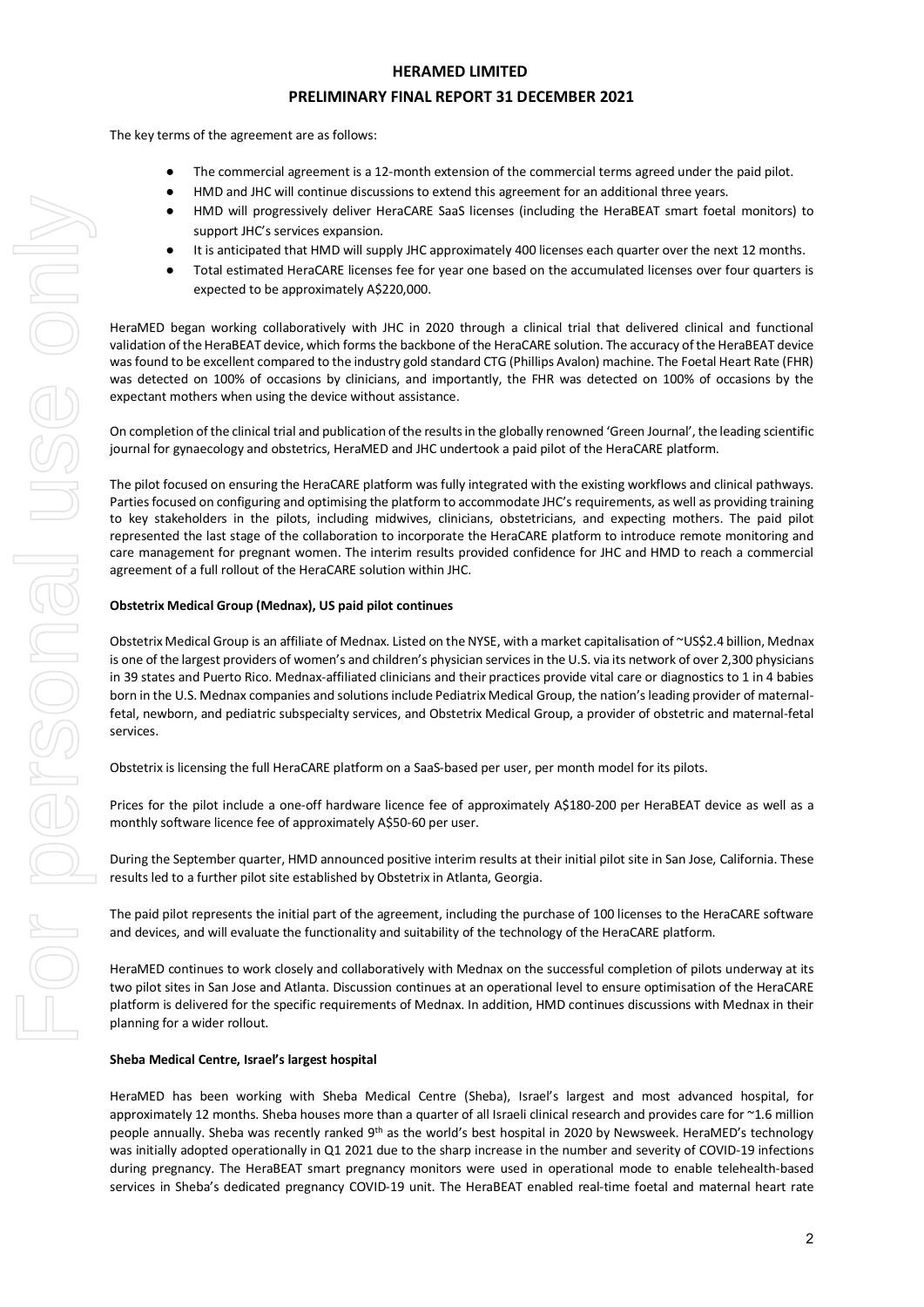#### **PRELIMINARY FINAL REPORT 31 DECEMBER 2021**

monitoring and analysis by Sheba's midwives and obstetricians through the HeraCARE professional dashboard, limiting the amount of physical interaction to potentially reduce the risk of COVID-19 exposure and spread.

As the initial wave of COVID-19 concluded and HeraCARE successfully delivered its first operational stage, the parties continued to the second stage of the pilot, involving a much broader study providing additional use cases such as high-risk pregnancies and post-term in which constant and real-time remote monitoring is. This pilot included both in-hospital as well as in-home use-cases, and it is a part of Sheba BEYOND's vision to become a leader in virtual care and home admission services. The study is expected to be finalised during the first quarter of 2022, with HMD awaiting the final results and will update shareholders once the final report is received. Conclusion of this study will allow HMD to begin discussions around next steps on its path to commercial deployment.

#### **Mayo Clinic clinical trial**

In December 2020, HMD announced the Mayo Clinic Institutional Review Board (IRB) has approved the Clinical Trial of HeraBEAT. The trial was established to recruit low-risk expectant mothers from the Mayo Clinic's Obstetrics and Gynaecology Department in Rochester, Minnesota. The overall study was designed to encompass an assessment of the HeraBEAT functionality, usability, and user acceptability, as well as an evaluation of the impact of the device on the expectant mothers' perception of foetal wellbeing, measured by standardised surveys.

Mayo Clinic is ranked as the #1 hospital and research institute in the US and follows their world-class, strict clinical trial ethical code. They do not release any data from their clinical trial before a final report is completed, carefully reviewed by the relevant stakeholders, and approved by their committee. HMD continuously works closely and in full cooperation with the professional team at Mayo and is looking forward to receiving the formal results in the near term. We will be happy to provide a proper update to the market once we receive formal approvals.

The Mayo Clinic, headquartered in Minnesota, USA, operates as a not-for-profit, academic medical organisation focused on integrating clinical practice, education and research and currently employs over 4,5000 physicians and scientists, as well as close to 60,000 administrative and allied health staff. The Mayo Clinic is considered one of the world's leading medical institutions and has been ranked first in the US News & World Report 2019-2020 'Best Hospitals Honour Roll' rankings

#### **COVID-19**

The impact of COVID-19 is ongoing and it is not practicable to estimate the potential impact, positive or negative, after the reporting period. The situation is rapidly evolving and is dependent on measures imposed by the different Governments, such as maintaining social distancing requirements, quarantine, travel/border restrictions, ability to deliver goods, possible recession in certain countries and more. As such, the Group is unable to estimate the effects of the COVID-19 outbreak on the Group's financial position, liquidity, and operations in the 2022 financial year.

Other than the above, there has not been any matter or circumstance that has arisen since the end of the financial year that has significantly affected the operations of the Group or the results of those operations.

#### **Outlook for 2022**

2021 was a breakthrough year for HeraMED.

More and more healthcare organizations have no doubt about the viability and adoption of telehealth and remote monitoring in pregnancy.

With our strong cooperation with some of the leading healthcare providers in the world such as Mayo Clinic, Sheba and the substantial commercial agreement signed recently with JHC, we've achieved validation and recognition for the superiority and benefits of our solution, demonstrating that the transformation of pregnancy care is gaining momentum.

After a successful 2021, our focus shifts to the future.

We aim to focus on our key markets - US, Australia, EU and Israel, increase our client base and medical partnerships pushing for wider adoption and improved generation of revenues. We will continue to focus on our well-defined commercialisation strategy, to further expand the pipeline of opportunities, underpinned by the fast-track adoption of telehealth globally.

We plan to continue optimising our platform, working closely with our medical partners in order to fully understand their current, as well as future needs.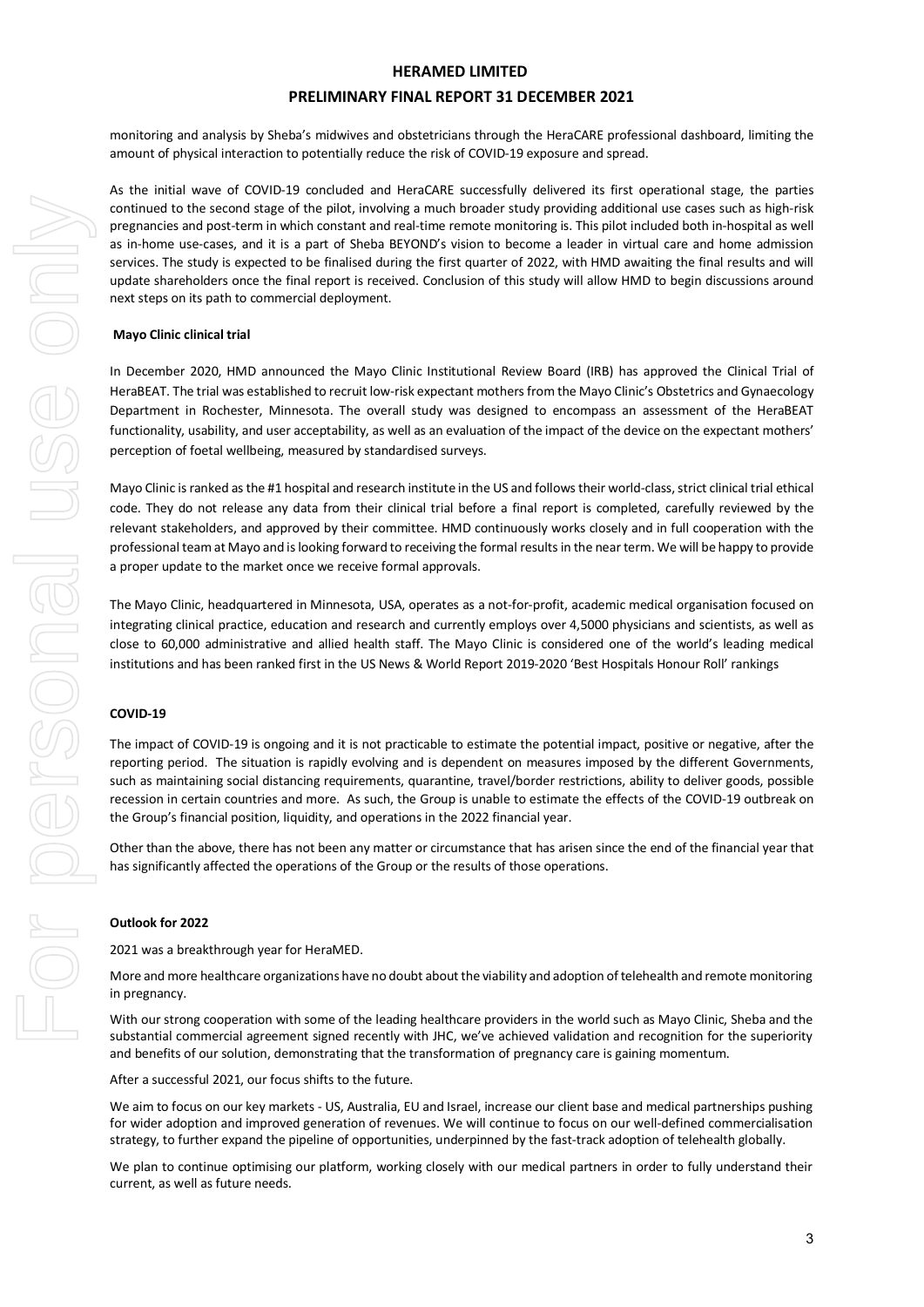#### **PRELIMINARY FINAL REPORT 31 DECEMBER 2021**

We believe competitiveness in our sector will be determined by the ability to prove significant value to both expecting mothers as well as physicians. HeraCARE is an advanced and comprehensive home pregnancy solution and we plan to keep its winning edge by offering advanced, clinically-proven technology.

Let me use this opportunity to express our appreciation to our loyal shareholders – your ongoing support is important to all of us.

The entire HeraMED team is highly motivated by the recent success and determined to continue pushing the company to new heights.

While 2021 was a defining year for our company, we believe we are just at the very early stages of our journey.

Thank you for being part of it.

David Grobermon

**David Groberman**

25 February 2022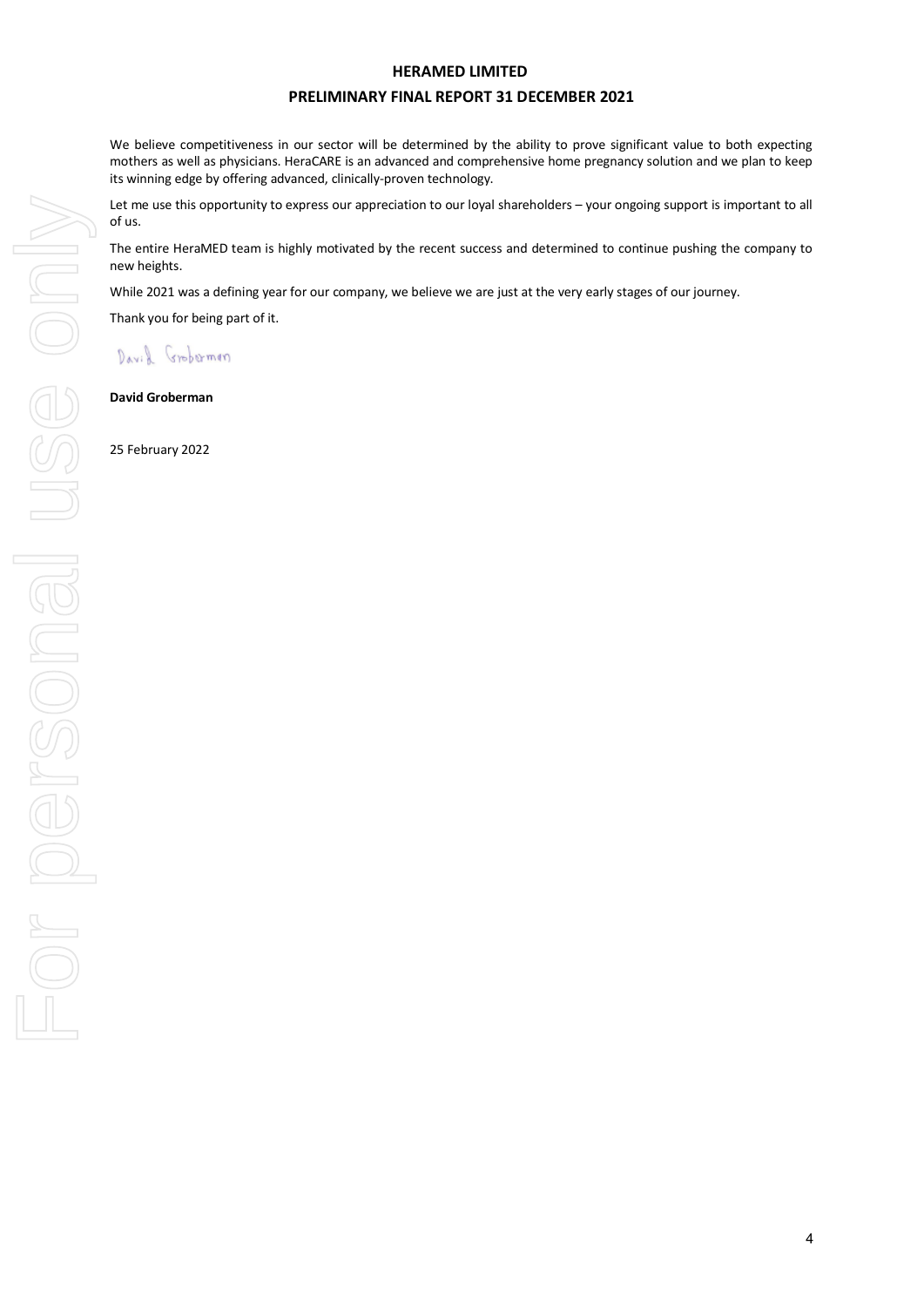#### **PRELIMINARY FINAL REPORT 31 DECEMBER 2021**

## **CONSOLIDATED STATEMENT OF PROFIT OR LOSS AND OTHER COMPREHENSIVE INCOME FOR THE YEAR ENDED 31 DECEMBER 2021**

|                                                                                | <b>Note</b>    | 2021        | 2020          |
|--------------------------------------------------------------------------------|----------------|-------------|---------------|
|                                                                                |                | \$          | \$            |
| Revenue                                                                        |                | 86,654      | 39,516        |
| Cost of sales                                                                  |                | (42, 248)   | (31, 583)     |
| <b>Gross profit</b>                                                            |                | 44,406      | 7,933         |
|                                                                                |                |             |               |
| Other income                                                                   |                |             | 14,655        |
| Research and development expenses                                              |                | (1,513,681) | (1, 180, 681) |
| General and administrative expenses                                            |                | (1,331,850) | (962, 817)    |
| Selling and marketing expenses                                                 |                | (463,079)   | (860, 611)    |
| Depreciation and amortisation expenses                                         |                | (271, 700)  | (258, 674)    |
| Impairment of purchase license - Orion                                         |                | (96,038)    |               |
| Share-based payments                                                           | 4              | (403, 108)  | (196, 162)    |
| Other gains                                                                    |                |             | 74,272        |
| Loss before finance expenses                                                   |                | (4,035,050) | (3,362,085)   |
| Finance income                                                                 |                | 75          | 13,441        |
| Finance costs - convertible notes                                              | 5              | (1,482,005) |               |
| Finance expenses                                                               |                | (191, 963)  | (10, 325)     |
| Loss before income tax                                                         |                | (5,708,943) | (3,358,969)   |
| Income tax expense                                                             |                |             |               |
| Loss for the year                                                              |                | (5,708,943) | (3,358,969)   |
|                                                                                |                |             |               |
| Items that may be reclassified subsequently to profit or loss                  |                |             |               |
| Foreign currency translation differences                                       |                | (8, 563)    | 93,316        |
| Total comprehensive loss for the year attributable to owners of the<br>Company |                | (5,717,506) | (3,262,653)   |
|                                                                                |                |             |               |
| Loss per share attributable to owners of the Company                           |                |             |               |
| Basic/diluted loss per share                                                   | $\overline{2}$ | (0.033)     | (0.027)       |

The above Consolidated Statement of Profit or Loss and Other Comprehensive Income should be read in conjunction with the accompanying notes.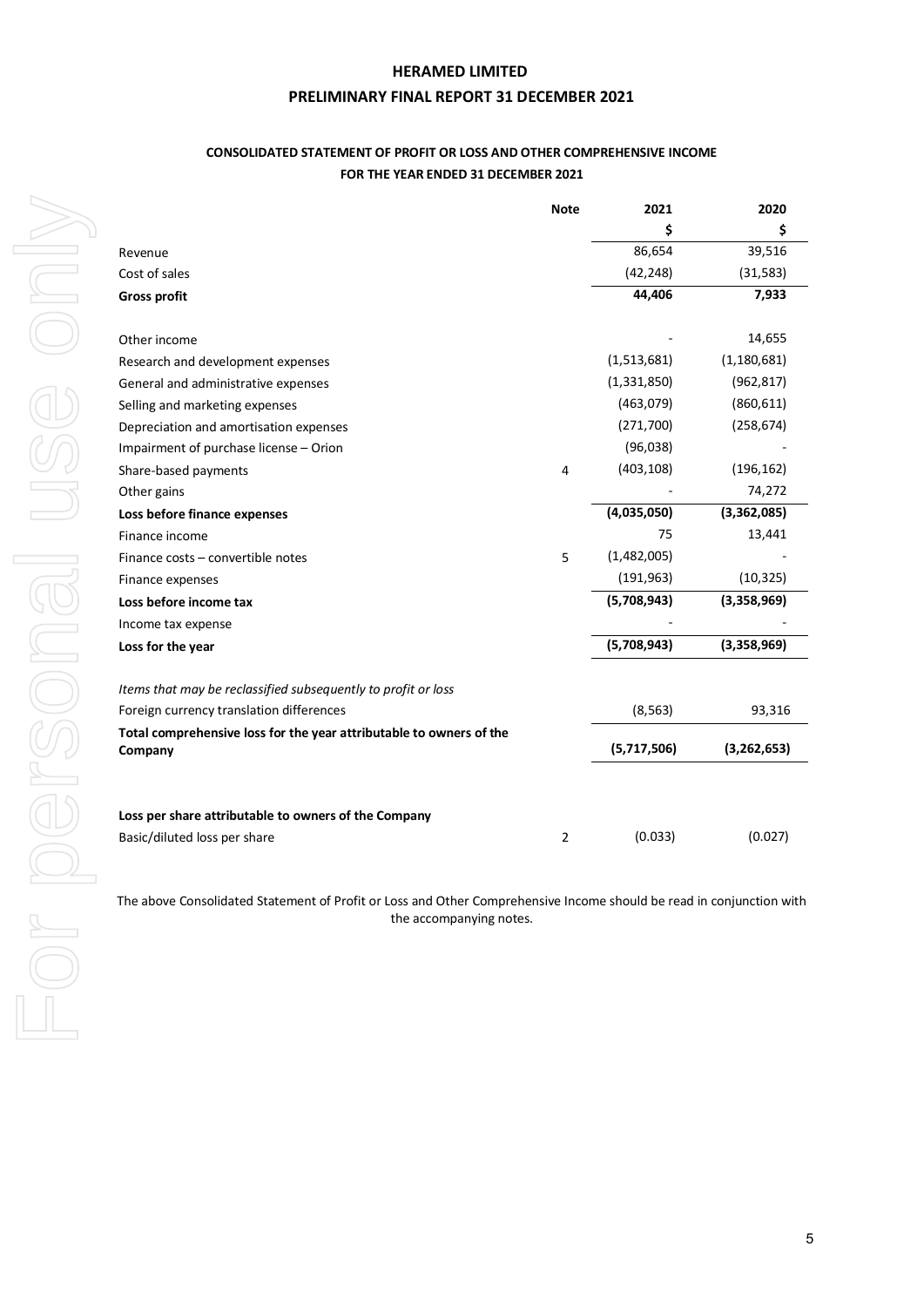## **PRELIMINARY FINAL REPORT 31 DECEMBER 2021**

#### **CONSOLIDATED STATEMENT OF FINANCIAL POSITION AS AT 31 DECEMBER 2021**

|                                                  | <b>Note</b> | 2021           | 2020           |
|--------------------------------------------------|-------------|----------------|----------------|
|                                                  |             | Ś              | Ś              |
| <b>CURRENT ASSETS</b>                            |             |                |                |
| Cash and cash equivalents                        |             | 3,559,018      | 1,903,949      |
| Other receivables                                |             | 242,166        | 233,767        |
| Inventory                                        |             | 88,492         | 69,274         |
| <b>TOTAL CURRENT ASSETS</b>                      |             | 3,889,676      | 2,206,990      |
|                                                  |             |                |                |
| <b>NON-CURRENT ASSETS</b>                        |             |                |                |
| Plant and equipment                              |             | 28,989         | 16,410         |
| Right-of-use asset                               |             |                | 5,586          |
| Intangible assets                                |             | 670,352        | 965,242        |
| <b>TOTAL NON-CURRENT ASSETS</b>                  |             | 699,341        | 987,238        |
| <b>TOTAL ASSETS</b>                              |             | 4,589,017      | 3,194,228      |
|                                                  |             |                |                |
| <b>CURRENT LIABILITIES</b>                       |             |                |                |
| Trade and other payables                         |             | 692,972        | 498,536        |
| Lease liability                                  |             |                | 5,811          |
| Convertible notes                                | 5           | 3,221,286      |                |
| <b>Borrowings</b>                                |             | 196,818        |                |
| Liability for Israel Innovation Authority grants |             | 34,708         | 11,562         |
| <b>TOTAL CURRENT LIABILITIES</b>                 |             | 4,145,784      | 515,909        |
|                                                  |             |                |                |
| <b>NON-CURRENT LIABILITIES</b>                   |             |                |                |
| <b>Borrowings</b>                                |             |                | 185,837        |
| Liability for Israel Innovation Authority grants |             | 549,218        | 494,299        |
| <b>TOTAL NON-CURRENT LIABILITIES</b>             |             | 549,218        | 680,136        |
| <b>TOTAL LIABILITIES</b>                         |             | 4,695,002      | 1,196,045      |
| <b>NET (LIABILITIES)/ASSETS</b>                  |             | (105, 985)     | 1,998,183      |
|                                                  |             |                |                |
| <b>SHAREHOLDERS' EQUITY</b>                      |             |                |                |
| Issued capital                                   | 3           | 16,481,265     | 13,375,173     |
| Share-based payment reserve                      | 4           | 2,939,503      | 2,432,257      |
| Predecessor Accounting reserve                   |             | (133, 879)     | (133, 879)     |
| Foreign exchange reserve                         |             | (34, 184)      | (25, 621)      |
| <b>Accumulated losses</b>                        |             | (19, 358, 690) | (13, 649, 747) |
| SHAREHOLDERS' (DEFICIENCY)/EQUITY                |             | (105,985)      | 1,998,183      |
|                                                  |             |                |                |

The above Consolidated Statement of Financial Position should be read in conjunction with the accompanying notes.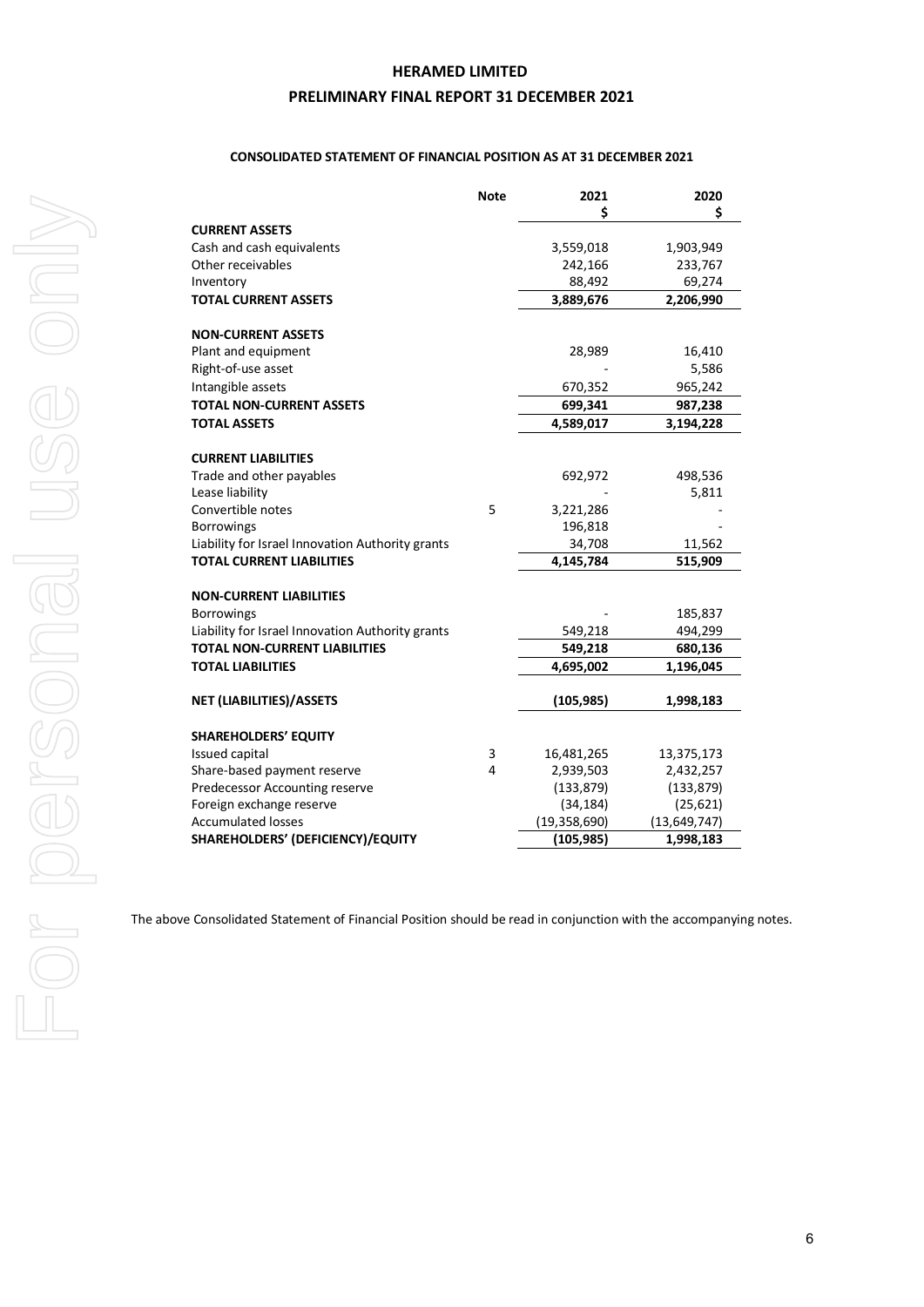#### **PRELIMINARY FINAL REPORT 31 DECEMBER 2021**

#### **CONSOLIDATED STATEMENT OF CHANGES IN EQUITY AS AT 31 DECEMBER 2021**

|                                                                                                   | <b>Issued capital</b> | Shares to be<br>issued | Share-based<br>payment reserve | Predecessor<br><b>Accounting reserve</b> | Foreign exchange<br>reserve | <b>Accumulated</b><br>losses | <b>Total</b>          |
|---------------------------------------------------------------------------------------------------|-----------------------|------------------------|--------------------------------|------------------------------------------|-----------------------------|------------------------------|-----------------------|
|                                                                                                   | \$                    | Ś                      | Ś                              | \$                                       | Ś                           |                              | \$                    |
| <b>Balance at 1 January 2020</b>                                                                  | 10,738,713            | 52,722                 | 2,140,045                      | (133, 879)                               | (118, 937)                  | (10, 290, 778)               | 2,387,886             |
| Loss for the year<br>Other comprehensive income                                                   |                       |                        |                                |                                          | 93,316                      | (3,358,969)                  | (3,358,969)<br>93,316 |
| Total comprehensive loss for the year<br>Transactions with owners in their capacity as<br>owners: |                       |                        |                                |                                          | 93,316                      | (3,358,969)                  | (3, 265, 653)         |
| Issue of shares                                                                                   | 2,963,155             | (52, 722)              |                                |                                          |                             |                              | 2,910,433             |
| Capital raising costs                                                                             | (326, 695)            |                        |                                |                                          |                             |                              | (326, 695)            |
| Share based payments                                                                              |                       |                        | 292,212                        |                                          |                             |                              | 292,212               |
| <b>Balance at 31 December 2020</b>                                                                | 13,375,173            | $\blacksquare$         | 2,432,257                      | (133, 879)                               | (25, 621)                   | (13, 649, 747)               | 1,998,183             |
| Balance at 1 January 2021                                                                         | 13,375,173            |                        | 2,432,257                      | (133, 879)                               | (25, 621)                   | (13, 649, 747)               | 1,998,183             |
| Loss for the year                                                                                 |                       |                        |                                |                                          |                             | (5,708,943)                  | (5,708,943)           |
| Other comprehensive loss                                                                          |                       |                        |                                |                                          | (8, 563)                    |                              | (8, 563)              |
| Total comprehensive loss for the year                                                             |                       |                        | $\sim$                         | $\sim$                                   | (8, 563)                    | (5,708,943)                  | (5,717,506)           |
| Transactions with owners in their capacity as<br>owners:                                          |                       |                        |                                |                                          |                             |                              |                       |
| Issue of shares (refer to note 3)                                                                 | 3,327,477             |                        |                                |                                          |                             |                              | 3,327,477             |
| Capital raising costs (refer to note 3)                                                           | (221, 385)            |                        |                                |                                          |                             |                              | (221, 385)            |
| Share based payments (refer to note 4)                                                            |                       |                        | 507,246                        |                                          |                             |                              | 507,246               |
| <b>Balance at 31 December 2021</b>                                                                | 16,481,265            |                        | 2,939,503                      | (133, 879)                               | (34, 184)                   | (19, 358, 690)               | (105, 985)            |

The above Consolidated Statement of Changes in Equity should be read in conjunction with the accompanying notes.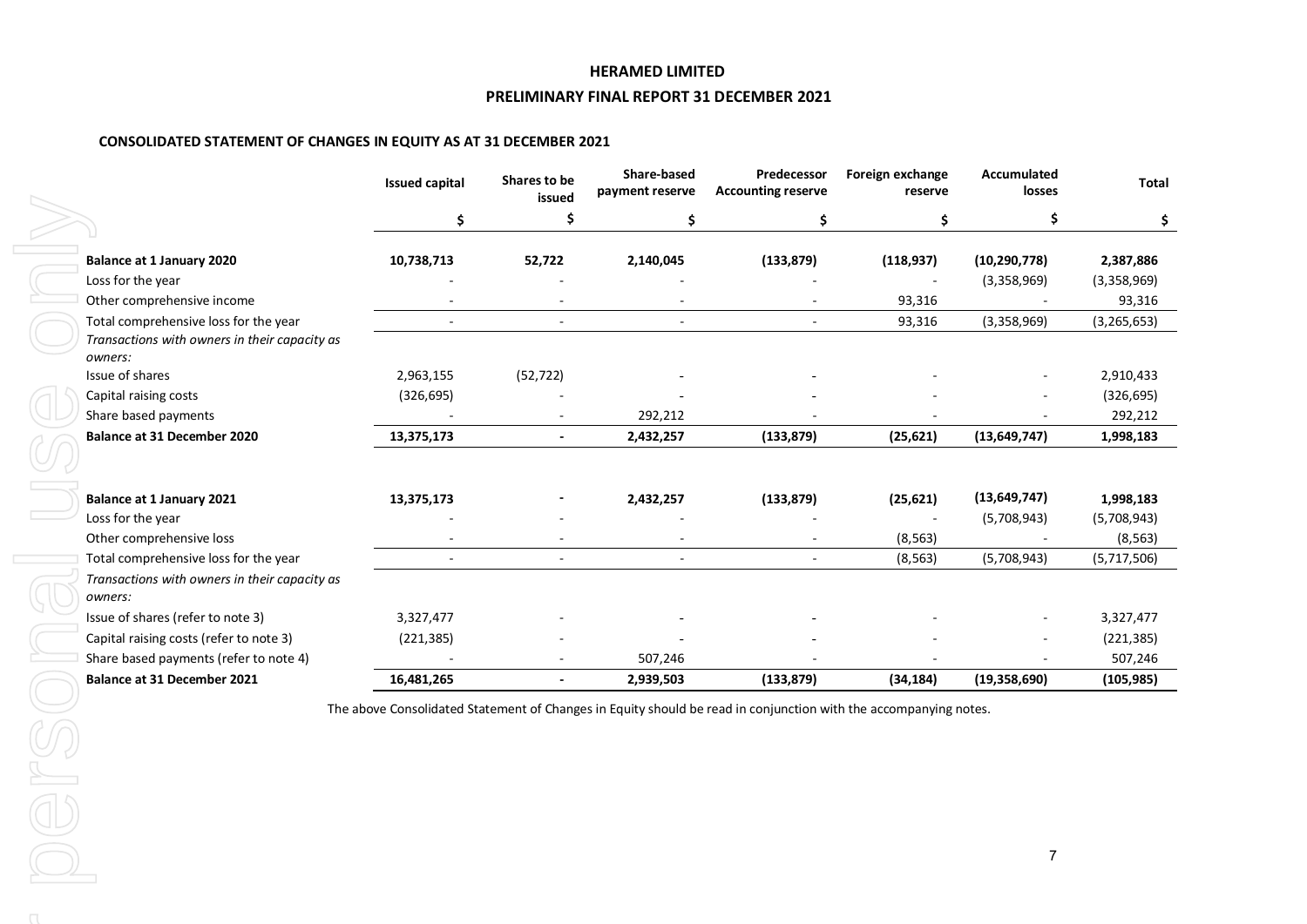## **PRELIMINARY FINAL REPORT 31 DECEMBER 2021**

#### **CONSOLIDATED STATEMENT OF CASH FLOWS FOR THE YEAR ENDED 31 DECEMBER 2021**

|                                                                  | <b>Note</b> | 2021        | 2020        |
|------------------------------------------------------------------|-------------|-------------|-------------|
|                                                                  |             | \$          | \$          |
| <b>CASH FLOWS FROM OPERATING ACTIVITIES</b>                      |             |             |             |
| Receipts from customers                                          |             | 132,176     | 22,248      |
| Government grants                                                |             |             | 5,267       |
| Payments to suppliers and employees                              |             | (3,362,101) | (2,804,192) |
| Interest received                                                |             | 480         | 668         |
| Finance costs paid                                               |             | (2, 343)    | (3, 189)    |
| Net cash (used in) operating activities                          |             | (3,231,788) | (2,779,198) |
| <b>CASH FLOWS FROM INVESTING ACTIVITIES</b>                      |             |             |             |
| Payments for plant and equipment                                 |             | (18, 762)   | (4,677)     |
| Payments for capitalised development expenses                    |             | (66, 664)   | (62, 636)   |
| Net cash (used in) investing activities                          |             | (85, 426)   | (67, 313)   |
| <b>CASH FLOWS FROM FINANCING ACTIVITIES</b>                      |             |             |             |
| Net proceeds from equity instruments of the Company              | 3           | 3,314,017   | 2,621,602   |
| Proceeds on issue of convertible notes                           | 5           | 1,806,235   |             |
| Repayment of lease liabilities                                   |             | (117, 469)  | (105, 339)  |
| Transactions costs related to loans and borrowings               |             | (119, 211)  |             |
| Net cash provided by financing activities                        |             | 4,883,572   | 2,516,263   |
| Net increase/(decrease) in cash and cash equivalents             |             | 1,566,358   | (330, 248)  |
| Cash and cash equivalents at the beginning of the financial year |             | 1,903,949   | 2,045,612   |
| Impact of movement in foreign exchange rates                     |             | 88,711      | 188,585     |
| Cash and cash equivalents at the end of the financial year       |             | 3,559,018   | 1,903,949   |
|                                                                  |             |             |             |

The above Consolidated Statement of Cash Flows should be read in conjunction with the accompanying notes.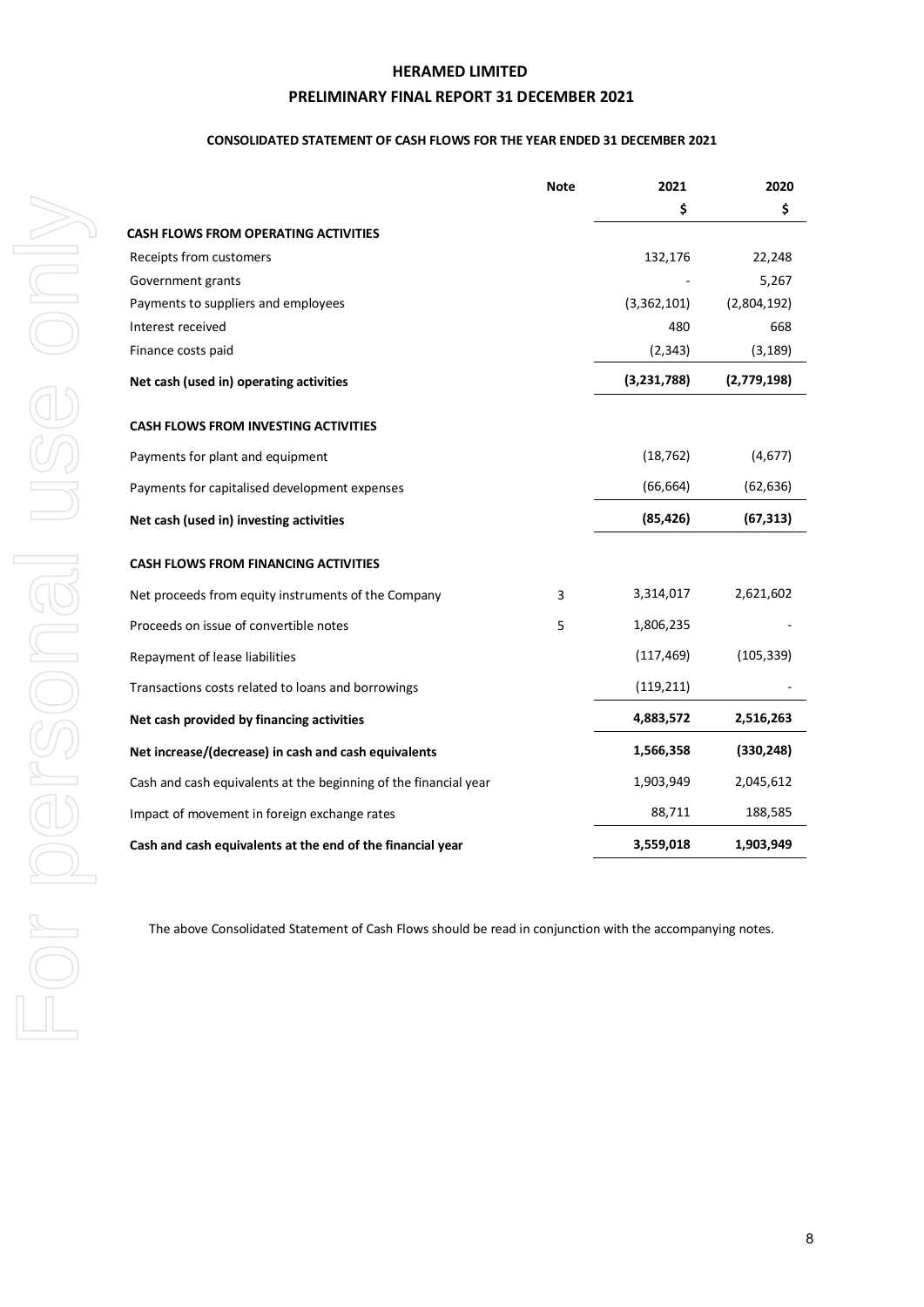#### **PRELIMINARY FINAL REPORT 31 DECEMBER 2021**

#### **CONSOLIDATED NOTES TO THE PRELIMINARY FINAL REPORT FOR YEAR ENDED 31 DECEMBER 2021**

#### **NOTE 1: SUMMARY OF SIGNIFICANT ACCOUNTING POLICIES**

#### **Basis of preparation of the financial report**

The preliminary final report has been prepared in accordance with the ASX Listing Rule 4.3A and the disclosure requirements of ASX Appendix 4E.

This report has been prepared in accordance with Australian Accounting Standards (AASBs) (including Australian Interpretations) adopted by the Australian Accounting Standards Board (AASB) and the *Corporations Act 2001*.

#### **a) Going concern**

The preliminary final report has been prepared on the going concern basis, which contemplates the continuity of normal business activity and the realisation of assets and settlement of liabilities in the normal course of business. The Group incurred a loss for the year ended 31 December 2021 of \$5,708,943 (31 December 2020: \$3,358,969) and net cash outflows used in operating activities was \$3,231,788 (31 December 2020: \$2,779,198).

Whilst the Group is expected to be cash-flow negative in the foreseeable future as a result of investments in ramping up sales and development of new products, the ability of the Group to continue as a going concern is dependent on securing additional funding through equity or debt or a combination of both to continue to fund its operational and technology development activities. These conditions indicate a material uncertainty that may cast significant doubt about the Group's ability to continue as a going concern and, therefore, that it may be unable to realise its assets and discharge its liabilities in the normal course of business.

The directors believe that there are sufficient funds available to continue to meet the Group's working capital requirements as at the date of this report and that sufficient funds will be available to finance the operations of the Group for the following reasons:

- the Group has recently been successful in raising funds and is planning to raise further funds;
- the level of expenditure can be managed; and
- the directors of HeraMED have reason to believe that in addition to the cash flow currently available, additional funds from receipts are expected through the sale of the Group's products and services.

Should the Group not be able to continue as a going concern, it may be required to realise its assets and discharge its liabilities other than in the ordinary course of business, and at amounts that differ from those stated in the preliminary report or raise additional capital through equity raisings and that the preliminary report does not include any adjustments relating to the recoverability and classification of recorded asset amounts or liabilities that might be necessary should the Group not continue as a going concern and meet its debts as and when they become due and payable.

The directors plan to continue the Group's operations on the basis outlined above and believe there will be sufficient funds for the Group to meet its obligations and liabilities for at least twelve months from the date of this report.

#### **b) Basis of Measurement and Reporting Conventions**

The financial statements, except for cash flow information, have been prepared on an accruals basis and are based on historical costs, modified, where applicable, by the measurement at fair value of selected non-current assets, financial assets and financial liabilities. The amounts presented in the financial statements have been rounded off to the nearest dollar unless stated otherwise.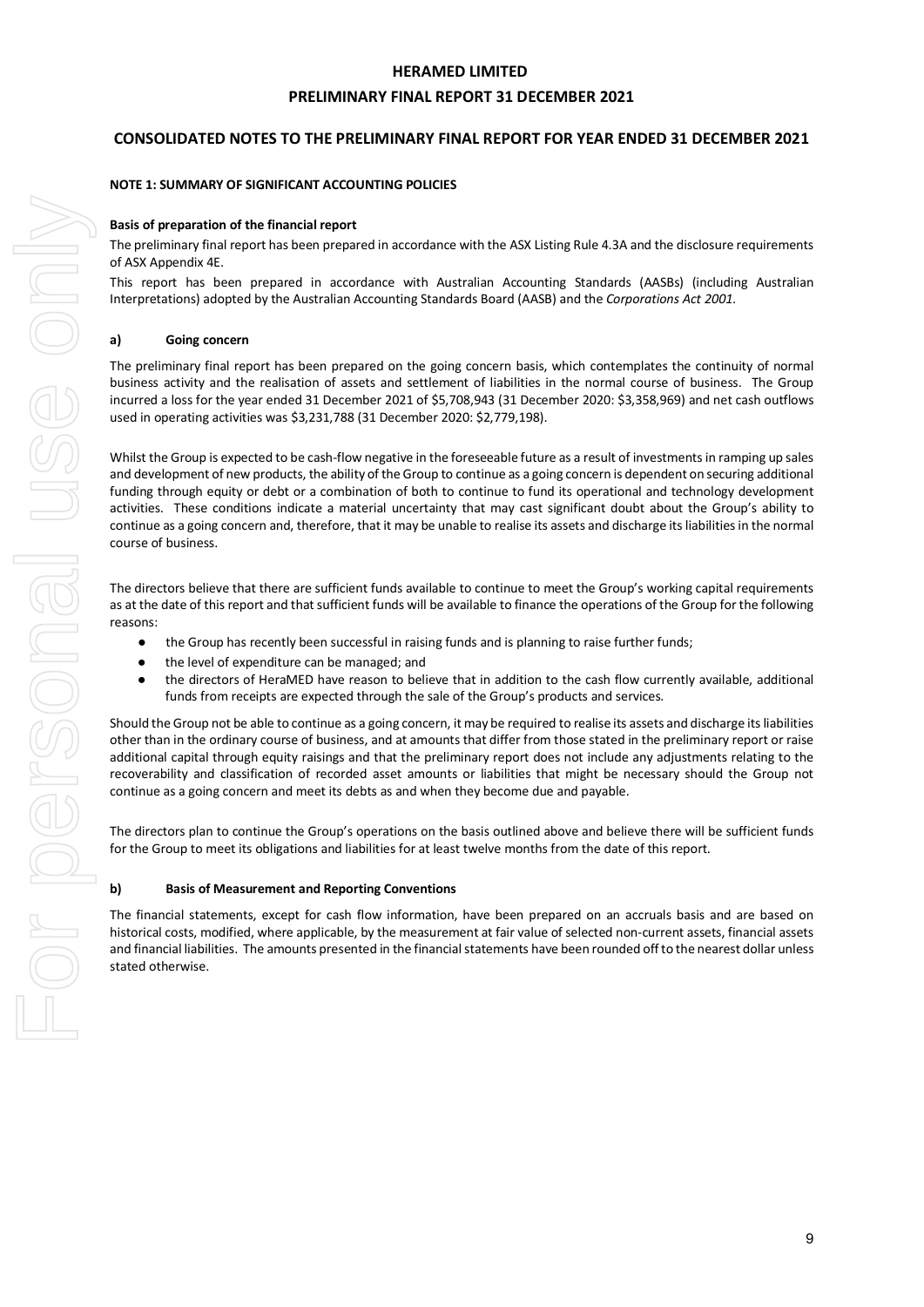#### **PRELIMINARY FINAL REPORT 31 DECEMBER 2021**

#### **CONSOLIDATED NOTES TO THE PRELIMINARY FINAL REPORT FOR YEAR ENDED 31 DECEMBER 2021**

#### **c) Adoption of new and revised Australian Accounting Standards**

The Group has adopted all of the new and revised Standards and Interpretations issued by the Australian Accounting Standards Board (the AASB) that are relevant to its operations and effective for the financial year.

New and revised Standards and amendments thereof and Interpretations effective for the financial year that are relevant to the Group include:

#### **AASB 2020-8** *Amendments to Australian Accounting Standards – Interest Rate Benchmark Reform – Phase 2*

In the prior year, the Group adopted the Phase 1 amendments *Interest Rate Benchmark Reform – Amendments to IFRS9/IAS 39 and IFRS 7.* These amendments modify specific hedge accounting requirements to allow hedge accounting to continue for affected hedges during the period of uncertainty before the hedged items or hedging instruments are amended as a result of the ongoing interest rate benchmark reforms.

In the current year, the Group adopted the Phase 2 amendments, Interest *Rate Benchmark Reform – Amendments to IFRS 9, IAS 39, IFRS 7, IFRS 4 and IFRS 6.*

The adoption of this Amendment has had no significant impact on the disclosures or the amounts recognised in the Group's consolidated financial statements.

#### **d) Critical Accounting Estimates and Judgements**

The directors evaluate estimates and judgements incorporated into the financial statements based on historical knowledge and best available current information. Estimates assume a reasonable expectation of future events and are based on current trends and economic data, obtained both externally and within the Group.

#### **Key Estimates and Judgements**

#### *Coronavirus (COVID-19) pandemic*

Judgement has been exercised in considering the impacts that COVID-19 has had, or may have on the Group based on known information. This consideration extends to the nature of products and services offered, customers, supply-chain, staffing and geographic regions in which the Group operates. Other than as addressed in the Directors' Report and in specific notes, there does not currently appear to be any material impact on the financial statements of 2021 with respect to events or conditions which may impact the Group unfavourably as at the reporting date.

#### *Convertible notes*

Convertible notes that do not contain an equity component are accounted as a financial liability in the statement of financial position at fair value. If the convertible notes are converted, the carrying amount of the derivative and liability components are transferred to share capital as consideration for shares issued. The Group has carried the convertible notes at fair value with movements recognised directly through profit or loss and the derivative liability accounted together with the host contract pursuant to AASB 9.

#### *Share based payments*

The Group initially measures the cost of equity-settled transactions with employees by reference to the fair value of the equity instruments at the date at which they are granted. Estimating fair value for share-based payment transactions requires determination of the most appropriate valuation model, which is dependent on the terms and conditions of the grant.

This estimate also requires determination of the most appropriate inputs to the valuation model including the expected life of the share option, volatility and dividend yield and making assumptions about them, as well as an assessment of the probability of achieving non-market based vesting conditions.

The assumptions and models used for estimating fair value for share-based payment transactions are disclosed in Note 4.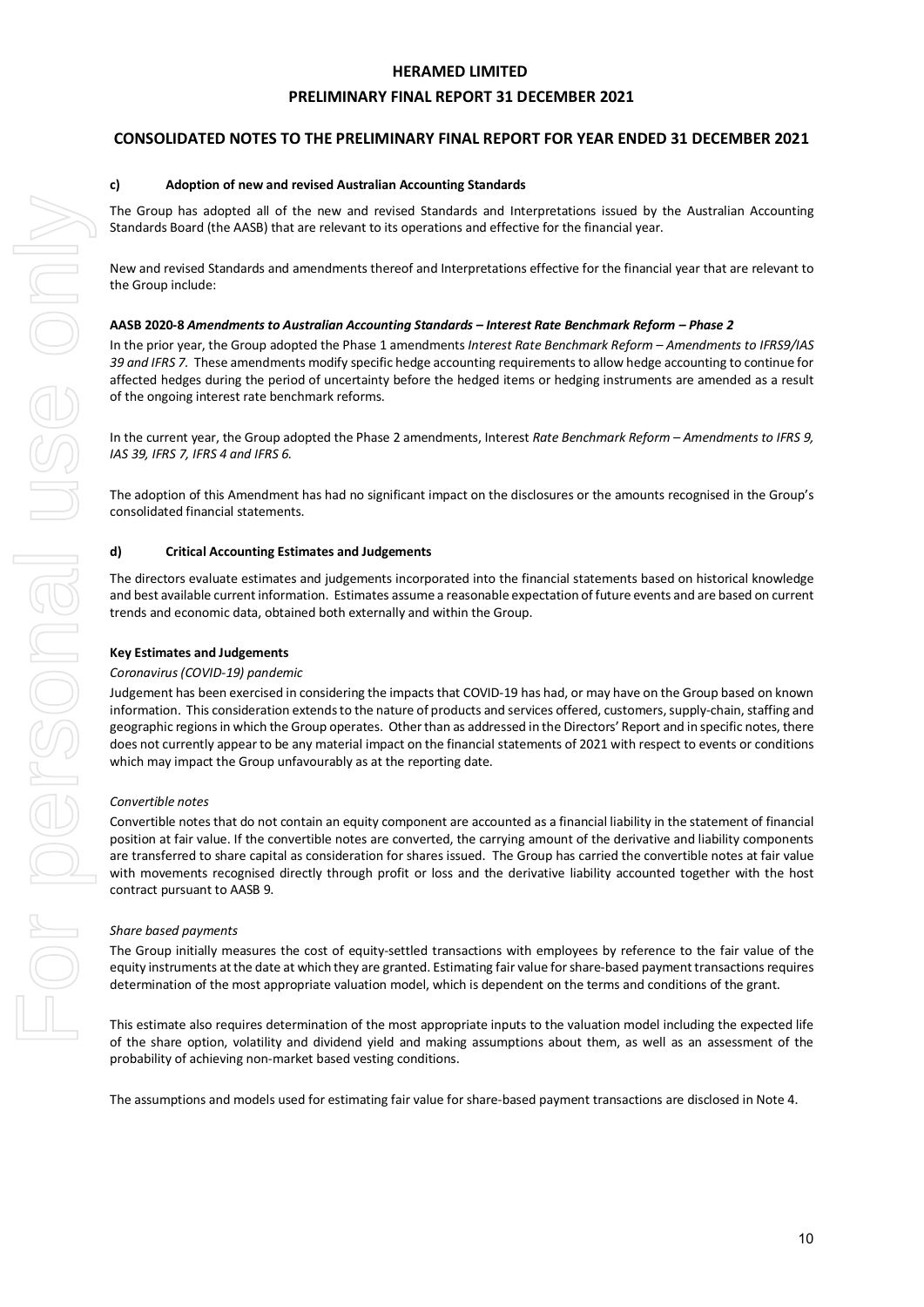#### **PRELIMINARY FINAL REPORT 31 DECEMBER 2021**

#### **CONSOLIDATED NOTES TO THE PRELIMINARY FINAL REPORT FOR YEAR ENDED 31 DECEMBER 2021**

#### *Impairment*

In assessing impairment, management estimates the recoverable amount of each asset or cash-generating unit based on the fair value less cost of disposal. The Company reviews intangible assets for impairment once a year or more frequently if events or changes in circumstances indicate that there is an impairment. An impairment loss is recognised if the recoverable amount of the cash-generating unit to which goodwill has been allocated is lower than the carrying value of the cashgenerating unit.

The Directors make estimates and judgements in preparing the financial report based on historical knowledge and best available current information. Estimates assume a reasonable expectation of future events based and are based on current trends and economic data, obtained both externally and within the Group.

#### *Development costs*

Costs relating to the development of HeraBEAT are capitalised in accordance with AASB 138 *Intangible Assets*. Capitalised costs include all direct costs associated with the development of the asset. The development asset is amortised over a 6-year period from the capitalisation date which is determined by the useful life of the asset, ability to use or sell the asset, generation of future benefits and the ability to measure the costs reliably and whether the costs, including payroll costs are directly attributable to relevant projects.

#### *Fair value of long-term liabilities*

The Company measured its liability on governmental grants received, each period, based on discounted cash flows derived from the Group's future anticipated revenues. The grant is repayable upon the Group commencing product commercialisation and generating revenue from the sale of the product, with repayments being based on 3%-4.5% of each dollar of revenue. As required by AASB 9 *Financial Instruments*, the liability has been recognised at fair value on initial recognition and subject to management's estimate of the discount rate and the timing and quantity of future revenues.

At the end of each reporting period, the Company evaluates, based on its best estimate of future sales, whether there is reasonable assurance that the liability recognised, in whole or in part, will not be repaid (since the Company will not be required to pay royalties). If there is such reasonable assurance, the appropriate amount of the liability is derecognised and recorded in profit or loss as a revaluation of research and development expenses. If the estimate of future sales indicates that there is no such reasonable assurance, the appropriate amount of the liability that reflects expected future royalty payments is recognised with a corresponding adjustment to financial expenses or income.

|    | 2021<br><b>NOTE 2: LOSS PER SHARE</b>                                                                                         |             | 2020        |
|----|-------------------------------------------------------------------------------------------------------------------------------|-------------|-------------|
|    |                                                                                                                               | s           |             |
|    | Loss per share (EPS)                                                                                                          |             |             |
| a) | Loss used in calculation of basic EPS and diluted EPS                                                                         | (5,708,943) | (3,358,969) |
|    |                                                                                                                               |             |             |
| b) | Weighted average number of ordinary shares outstanding at year<br>end used in calculation of basic and diluted loss per share | 174,619,016 | 125,768,442 |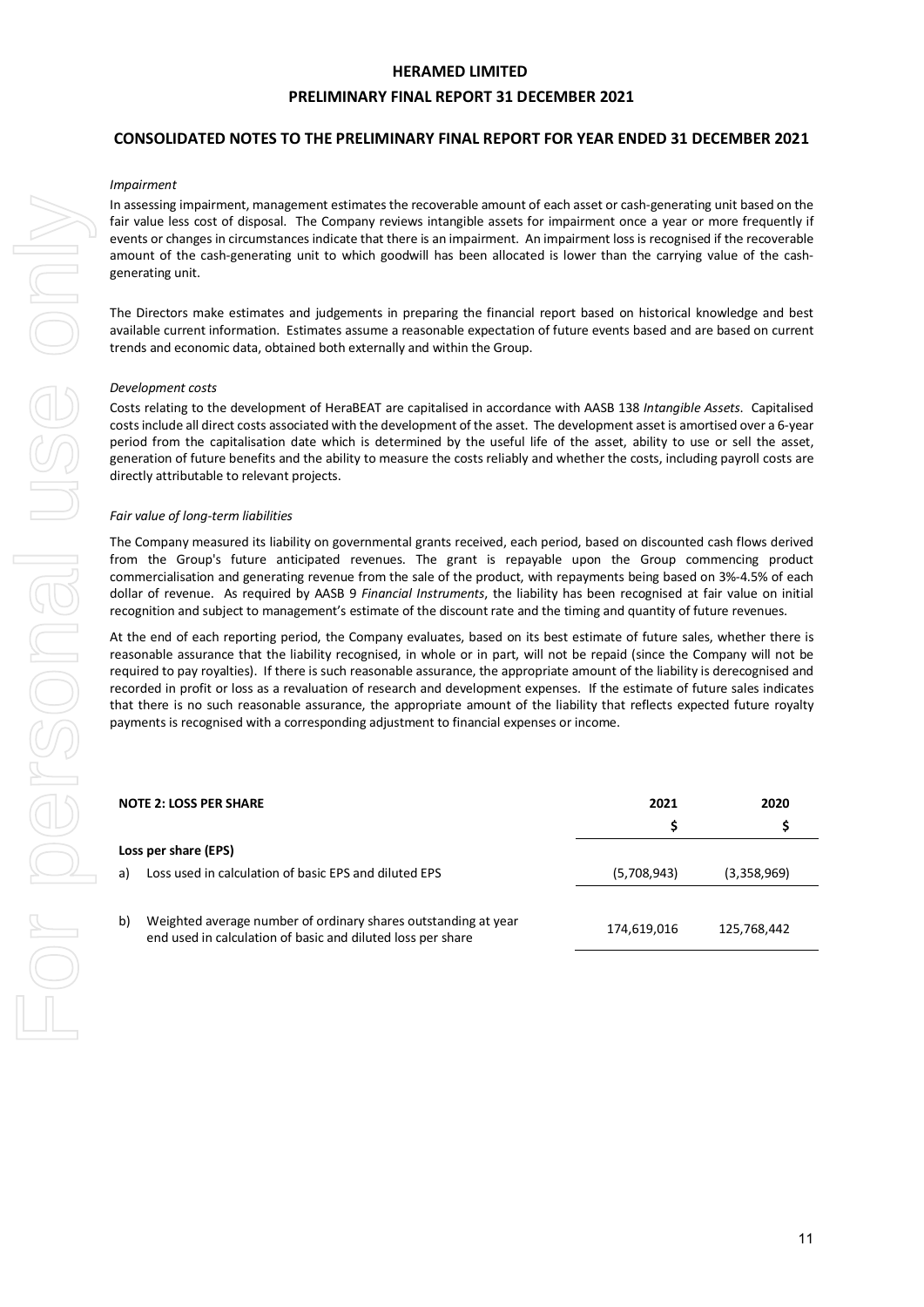#### **PRELIMINARY FINAL REPORT 31 DECEMBER 2021**

#### **CONSOLIDATED NOTES TO THE PRELIMINARY FINAL REPORT FOR YEAR ENDED 31 DECEMBER 2021**

| <b>NOTE 3: ISSUED CAPITAL</b>                                          | 2021       | 2020       |
|------------------------------------------------------------------------|------------|------------|
| (a) Share Capital                                                      |            |            |
| 188,229,652 (31 December 2020: 150,038,908) fully paid ordinary shares | 16.481.265 | 13.375.173 |
|                                                                        |            |            |

#### **(b) Movement in Ordinary Capital**

|                                      | No.         | Total<br>\$ |
|--------------------------------------|-------------|-------------|
| Opening balance as at 1 January 2021 | 150,038,908 | 13,375,173  |
| Placement (i)                        | 25,914,181  | 1,804,039   |
| Issue of shares (ii)                 | 691,151     | 11          |
| Issue of shares (iii)                | 285,182     | 42,775      |
| Issue of shares (iv)                 | 259,256     | 38,768      |
| Issue of shares (v)                  | 1,234,056   | 175,252     |
| Issue of shares (vi)                 | 1,180,000   | 209,469     |
| Issue of shares (vii)                | 927,504     | 13          |
| Issue of shares (viii)               | 5,946,750   | 1,057,124   |
| Issue of shares (ix)                 | 1,752,664   | 26          |
| Share issue costs                    |             | (221, 385)  |
| Closing balance at 31 December 2021  | 188,229,652 | 16,481,265  |

(i) Issue of shares on 10 February 2021 at an issue price of A\$0.09 per share pursuant to a Placement. (ii) Issue of shares on 3 May 2021 following exercise of 691,151 unlisted options at A\$0.00002 per option. (iii) Issue of shares on 30 June 2021 following exercise of 285,182 unlisted options at A\$0.20 per option. (iv) Issue of shares on 14 July 2021 following exercise of 259,256 unlisted options at A\$0.20 per option. (v) Issue of shares on 2 December 2021 following exercise of 1,234,056 unlisted options at A\$0.20 per option. (vi) Issue of shares on 2 December 2021 following exercise of 1,180,000 unlisted options at A\$0.25 per option. (vii) Issue of shares on 7 December 2021 following exercise of 927,504 unlisted options at A\$0.00002 per option. (viii) Issue of shares on 7 December 2021 following exercise of 5,946,750 unlisted options at A\$0.20 per option. (ix) Issue of shares on 9 December 2021 following exercise of 1,752,664 unlisted options at A\$0.00002 per option.

#### **(c) Capital Management**

Due to the nature of the Group's activities, the Group does not have ready access to credit facilities, with the primary source of funding being equity and/or debt raisings. Therefore, the focus of the Group's capital risk management is the current working capital position against the requirements of the Group to meet research and development programs and corporate overheads. The Group's strategy is to ensure appropriate liquidity is maintained to meet anticipated operating requirements, with a view to initiating appropriate capital raisings as required. Any surplus funds are invested with major financial institutions.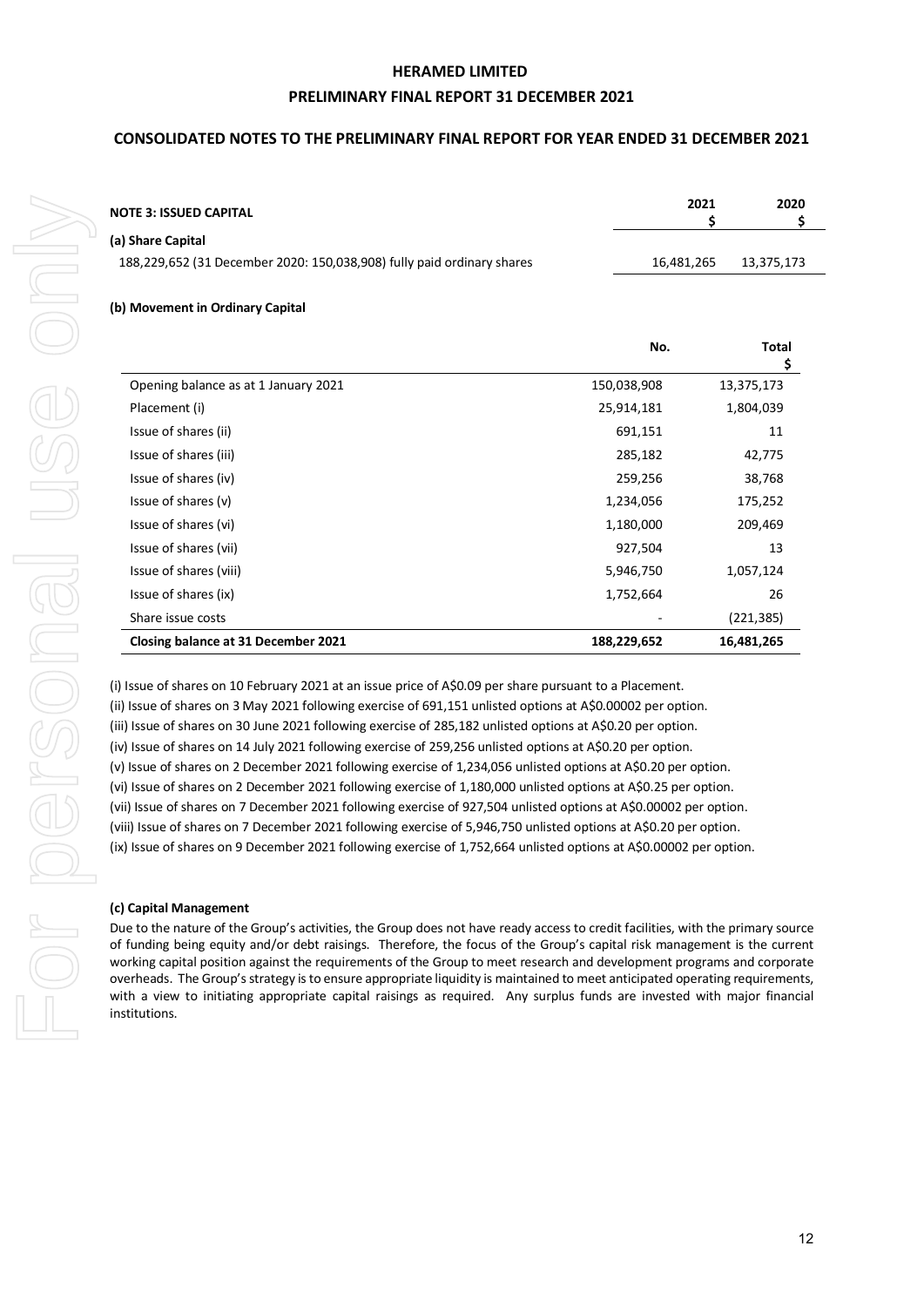#### **PRELIMINARY FINAL REPORT 31 DECEMBER 2021**

#### **CONSOLIDATED NOTES TO THE PRELIMINARY FINAL REPORT FOR YEAR ENDED 31 DECEMBER 2021**

#### **(d) Deferred Consideration Shares**

10,000,000 deferred consideration shares (8,500,000 to Vendors and 1,500,000 to Corporate Advisors) which were supposed to be issued subject to the satisfaction of certain performance milestones within 36 months of the date of quotation of the Company i.e., by December 2021 ("Deferred Consideration Shares") were not issued as those performance milestones were not achieved.

As at the date of this report, there are no Deferred Consideration Shares on issue.

#### **NOTE 4: SHARE BASED PAYMENTS**

During the year ended 31 December 2021, the Company recorded the following share-based payments:

- The issue of 1,000,000 Options exercisable at A\$0.20 on or before 31 May 2022 to corporate advisors, PAC Partners Securities Pty Ltd pursuant to a Placement in February 2021 ("Advisor Options"). The fair value of the options has been determined using Black-Scholes pricing model as the fair value of the service provided could not be reliably determined.
- The issue of 7,440,000 Options (out of which, 1,200,000 granted to the CFO Mrs Sivan Sadan and 960,000 options are subject to certain vesting conditions) exercisable at A\$0.20 vested over 3 years and expiring on or before 2 June 2025 to management, employees and service providers in Israel and USA under an employee incentive scheme ("ESOP"). The fair value of the options has been determined using the Black-Scholes pricing model as the fair value of the service provided could not be reliably measured. No expense has been recognised in relation to the 960,000 performance options at 31 December 2021 as none of the vesting conditions have been met at the reporting date.

#### *Fair value*

The inputs to the pricing model and valuations were as follows:

|                             | <b>Advisor Options</b> | <b>ESOP</b> |
|-----------------------------|------------------------|-------------|
| Number of options           | 1,000,000              | 6,480,000   |
| Grant date                  | 31 May 2021            | 2 Jun 2021  |
| Exercise price              | A\$0.20                | A\$0.20     |
| <b>Expected volatility</b>  | 91%                    | 100%        |
| Implied option life (years) | 1.0                    | 4.0         |
| Expected dividend yield     | nil                    | nil         |
| Risk free rate              | 0.07%                  | 0.44%       |
| Valuation per option A\$    | 0.1101                 | 0.15        |
| Exchange rate               | 1.292                  | 1.291       |
| Valuation per option US\$   | 0.0852                 | 0.116       |
| Total valuation US\$ (i)    | 85,217                 | 751,600     |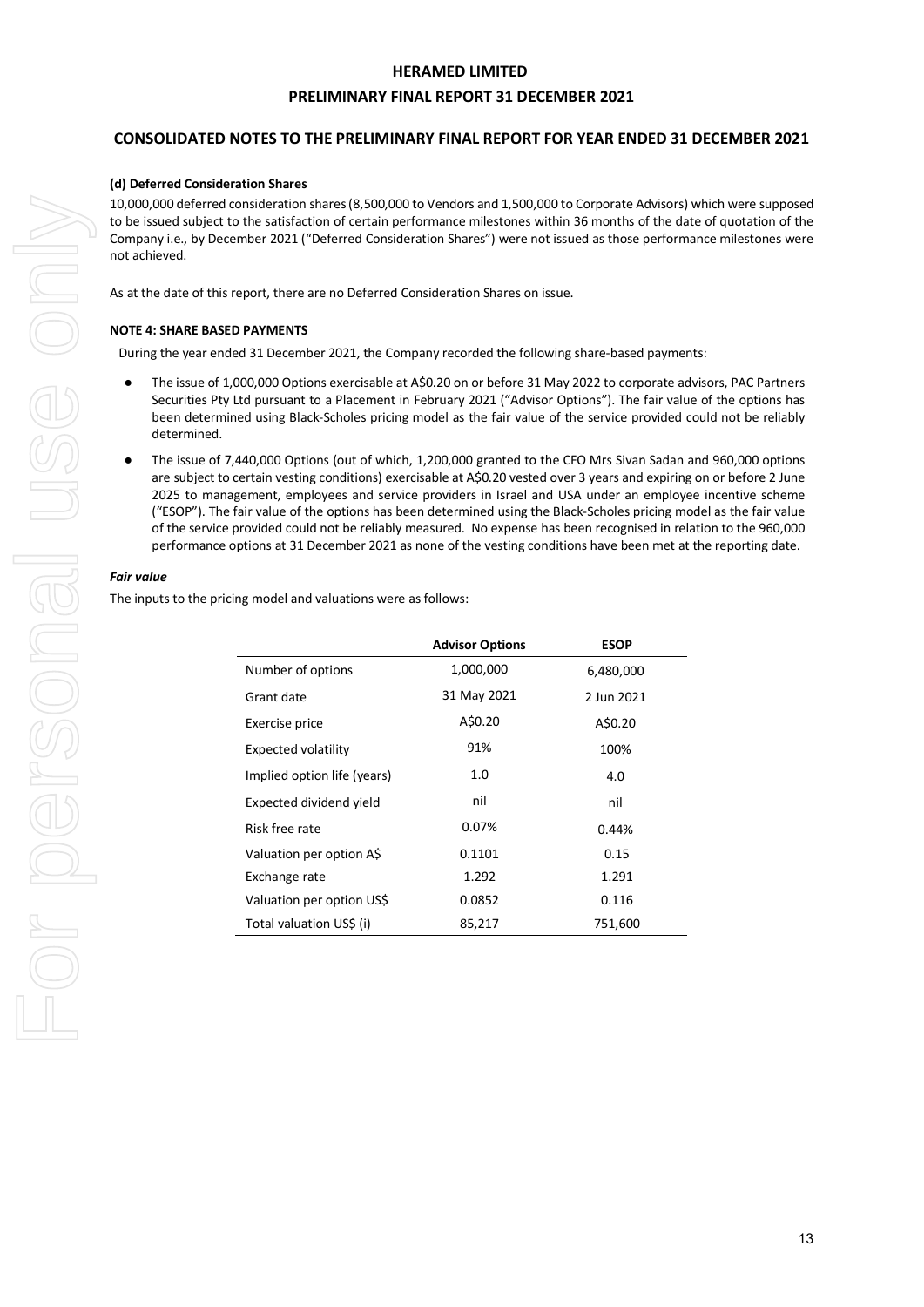#### **PRELIMINARY FINAL REPORT 31 DECEMBER 2021**

#### **CONSOLIDATED NOTES TO THE PRELIMINARY FINAL REPORT FOR YEAR ENDED 31 DECEMBER 2021**

#### **NOTE 4: SHARE BASED PAYMENTS (cont'd)**

Share based payment expense and expenses recognised in equity is comprised as follows:

|                                                          | 2021                     | 2020    |
|----------------------------------------------------------|--------------------------|---------|
|                                                          | \$                       | \$      |
| Share option plans                                       | 403,108                  | 68,391  |
| Issue of shares to Spark Plus Pte Ltd                    |                          | 11,517  |
| Issue of 5,500,000 Freeman Road Options                  |                          | 116,254 |
| Total expense recognised in profit or loss               | 403,108                  | 196,162 |
|                                                          |                          |         |
| Issue of 1,000,000 Advisor Options                       | 85,217                   |         |
| Issue of 2,250,000 Placement 1 Options                   | $\overline{\phantom{a}}$ | 47,601  |
| Issue of 3,672,419 Placement 2 Options                   |                          | 59,966  |
| Total expense recognised in equity                       | 85,217                   | 107,567 |
|                                                          |                          |         |
| Share option plans - capitalised under Intangible assets | 18,921                   |         |
|                                                          |                          |         |
| Total share-based payments expense                       | 507,246                  | 303,729 |

#### **NOTE 5: CONVERTIBLE NOTES**

On 18 October 2021, the Company successfully raised \$1,806,235 (A\$2,392,047) via a placement of convertible notes ("Notes"). The key commercial terms of the Notes are as follows:

- **-** Amount raised: A\$2,392,047 placed with each Note having a face value of A\$1.00.
- **-** Maturity date: 6 months from date of issue (being 18 April 2022).
- **-** Coupon: 10% per annum capitalised and paid in additional shares at conversion price.
- **-** Conversion Event (Automatic): The Notes automatically convert if the Company receives A\$4 million or more (whether in single or multiple closings) (Qualified Financing) on or before the maturity date, the principal amount of each Note and all interest due will automatically convert into fully paid ordinary shares.
- **-** Conversion price on Qualifying Financing or Exit: at the lesser of A\$0.20 or a 15% discount to the relevant event and subject to a floor of A\$0.09 per share.
- **-** On conversion of the Notes, investors will receive 1 option for 2 shares issued, exercisable at A\$0.30 with a twoyear expiry from date of issue.
- **-** Conversion Event (at Maturity): if these Notes remain unconverted at maturity (i.e., 18 April 2022), they will convert automatically at a 25% discount to the VWAP for the 5 Trading Days prior to the Maturity Date with capitalised interest paid in additional shares at the conversion price of the Notes. Investors will also receive a 1:1 2-year unlisted option with an exercise price of 200% premium to the conversion price.
- **-** A Note will not be capable of conversion to the extent that it would result in the Noteholder and its Associates holding a Relevant Interest in more than 19.99% of the Issued Shares (or such other limit prescribed by section  $606(1)(c)(i)$  of the Corporations Act 2001 from time to time), or if the Company would be in breach of any applicable Law as a result of such conversion.

The Company engaged an external third-party valuer to conduct a fair value analysis of the derivative as at 31 December 2021. The fair value was obtained using a risk-neutral simulation-based model and the fair value analysis resulted in a total fair value of \$3,221,286 (A\$4,430,260) as at the reporting date. The difference of \$1,482,005 (A\$2,038,213 at an exchange rate of 1A\$/US\$1.37531) between the carrying amount (A\$2,392,047) of the Notes and the fair value of the Notes has been recognised as a finance cost in the statement of profit or loss and other comprehensive income.